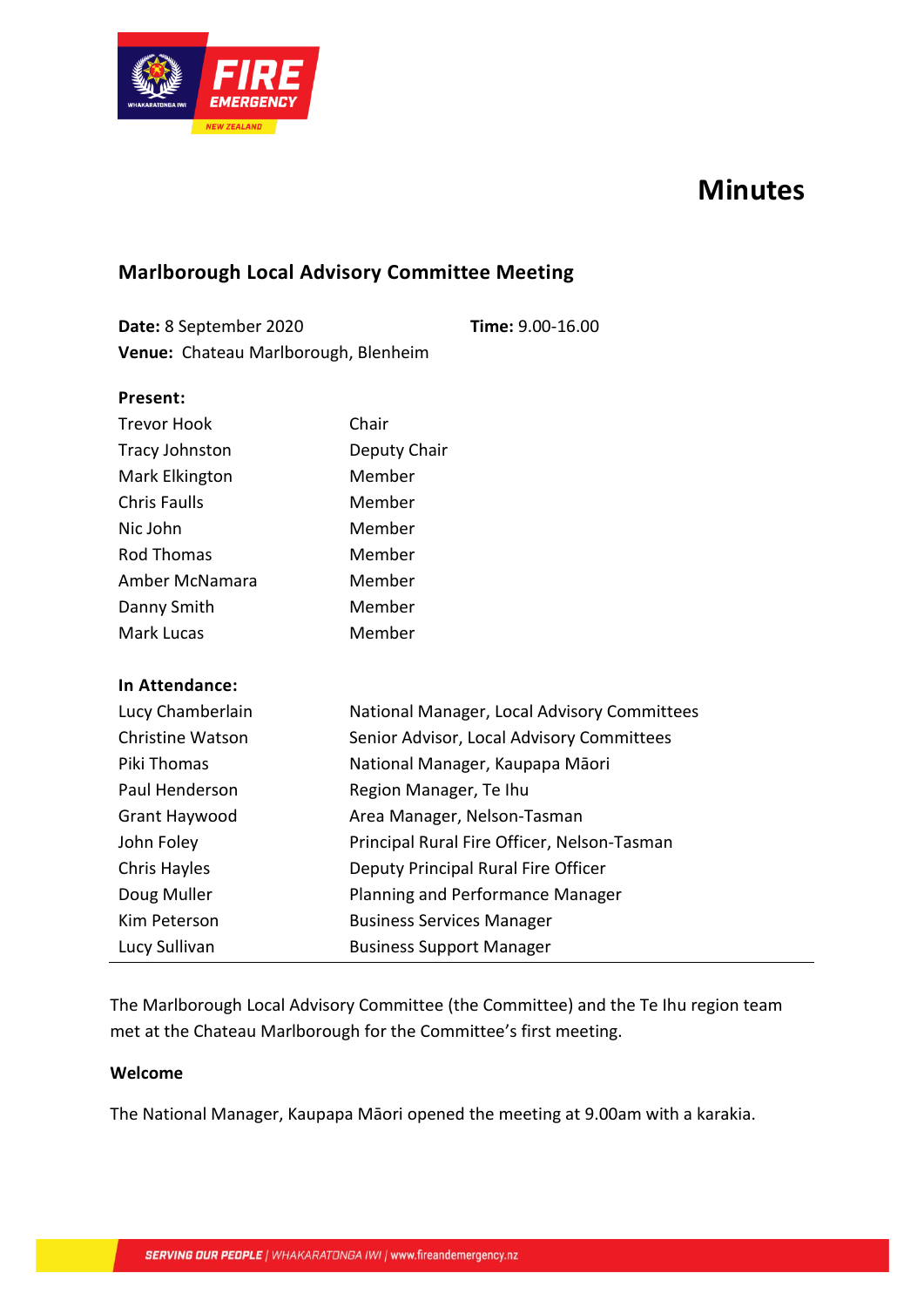The Chair welcomed Committee members and Fire and Emergency Te Ihu region staff and set out ground rules for the Committee going forward.

#### **Workplan**

The Committee set meeting dates and drafted its workplan for the 2020-21 year and planned the content of the next meeting in November.

#### **Stakeholder Engagement**

The Committee mapped its stakeholders against community sectors and identified the member relationship holder for each.

The Committee recognised a need for more background and operational information before members begin to engage with community groups and requested a briefing from local leaders at the next meeting - on volunteer perspectives, priorities and strategy, the structure of local brigades, local risks and opportunities, fire season status and industry brigades in Marlborough.

Priority groups and sectors for engagement during the 2020-21 year will be identified at the Committee's November meeting.

#### **Reporting to the Board**

The Committee drafted the content of its October Board Report.

#### **Iwi relationships**

The Committee noted a request from Te Tau Ihu iwi for increased Māori Fire and Emergency representation in the South Island, which originated from broad and positive cooperation during the Pigeon Valley fires. Currently one person covers Te Ihu and Te Kei as Pou Takawaenga.

Developing an understanding of and relationships with all eight Te Tau Ihu iwi is a priority for the Marlborough Local Advisory Committee.

#### **Closing comments**

At the conclusion of the meeting the Committee noted the following:

- It is vital to have operations input into LAC processes, and building strong relationships with Fire and Emergency local leaders is as important as building relationships within our community
- The Marlborough LAC understands the Committee as a vehicle for the community voice, rather than as an entity in its own right